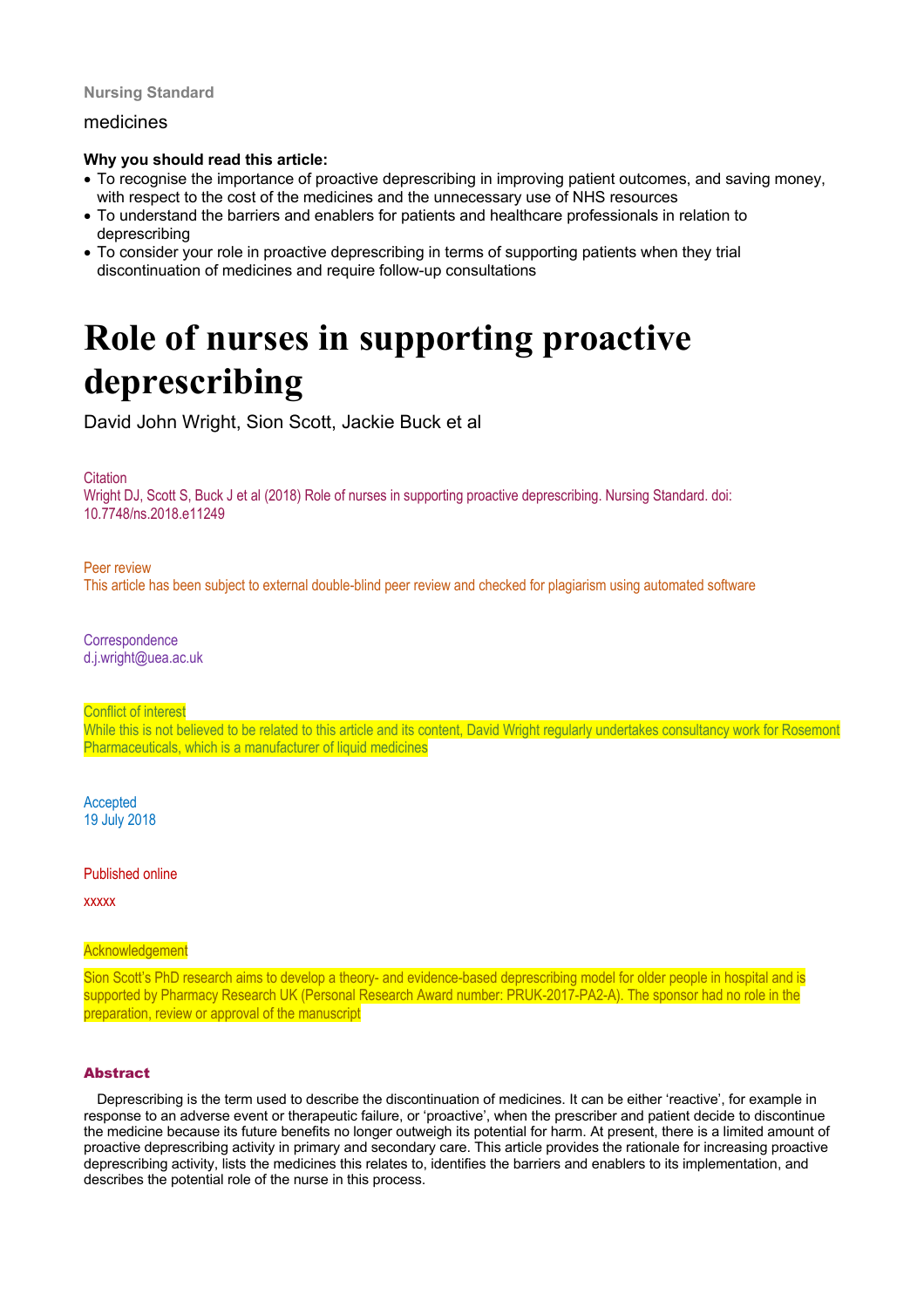# **Author details**

**David John Wright, professor in pharmacy practice, School of Pharmacy, University of East Anglia, Norwich, England; Sion Scott, PhD student in pharmacy practice, School of Pharmacy, University of East Anglia, Norwich, England; Jackie Buck, lecturer in adult nursing and research, School of Health Sciences, University of East Anglia, Norwich, England; Debi Bhattacharya, senior lecturer in pharmacy practice, School of Pharmacy, University of East Anglia, Norwich, England**

# Keywords

British National Formulary, medicines, medicines management, medicines review, nurse prescribing, polypharmacy, prescribing, prescription medicines

## **Key points**

- *Deprescribing, or discontinuing medicines, is defined as 'the systematic process of identifying and discontinuing drugs in instances in which existing or potential harms outweigh existing or potential benefits within the context of an individual patient's care goals, current level of functioning, life expectancy, values and preferences' (Scott et al 2015)*
- *Randomised controlled trials using patient-focused interventions have shown that, in some instances, proactive deprescribing significantly decreases mortality (Page et al 2016)*
- *Patients are increasingly likely to agree to deprescribing if they are offered a trial; for example, an option to return to the medicine can be provided if they experience any adverse effects or worsening of the condition for which it was originally prescribed (Reeve et al 2013a)*
- *Regardless of whether or not they are able to prescribe, most nurses are involved in medicines administration, which provides an opportunity to discuss patients' attitudes towards their medicines with them (Farrell et al 2018)*

The role of medicines in patient care is to treat acute disease, manage symptoms or prevent further disease; therefore, the focus of healthcare professionals has been on their initiation (Sinnott et al 2013, Anderson et al 2014). At present, discontinuing medicines is usually only considered when the patient is experiencing adverse drug events such as side effects **(Anderson et al 2017** [Q1 should this be Anderson et al 2014? If not, please add to references list], Scott et al 2018). The British National Formulary (BNF) (2018) – the main reference source that informs medicines-related decisions by UK healthcare professionals – focuses primarily on why, when and how to start medicines, with limited information on why, when and how medicines should be discontinued.

Around 29% of UK primary care prescribing is 'potentially inappropriate' (Todd et al 2016). Research into secondary care of patients admitted to six hospitals in Europe found that 35-77% of patients were prescribed potentially inappropriate medicines (Gallagher et al 2011). In Ireland, inappropriate prescribing has been estimated to account for 9% of the total prescribing budget in patients over the age of 70 years (Cahir et al 2010). This suggests that a significant proportion of the annual prescribing budget is being spent on medicines that are potentially inappropriate and therefore might be suitable for discontinuation. Continuing medicines where the risks outweigh the benefits results in increased adverse drug events (Atkin et al 1999, Davies et al 2009), which can lead to reduced quality of life and preventable medicines-related hospitalisations (Pirmohamed et al 2004, Kalisch et al 2012). Consequently, the cost of inappropriate prescribing is not just the medicine acquisition cost but also the unnecessary use of NHS services.

#### **Deprescribing**

Deprescribing, or discontinuing medicines, is defined as 'the systematic process of identifying and discontinuing drugs in instances in which existing or potential harms outweigh existing or potential benefits within the context of an individual patient's care goals, current level of functioning, life expectancy, values and preferences' (Scott et al 2015). If deprescribing is undertaken in response to existing harms, it is considered reactive, whereas if it is undertaken to prevent future potential harms, it is considered proactive (Scott et al 2018). While reactive deprescribing is relatively straightforward since it is in response to directly observed harm, proactive deprescribing is more challenging because it involves patients and prescribers weighing up the risks and benefits of the medicine. Randomised controlled trials using patient-focused interventions have shown that, in some instances, proactive deprescribing significantly decreases mortality (Page et al 2016). Despite this evidence, proactive deprescribing is not routine behaviour within primary or secondary care (Reeve et al 2017a, Scott et al 2018).

It could be suggested that discontinuing medicines has always been a part of the medication review process (Barber 1995, General Medical Council 2013); however, it is challenging to implement the proactive deprescribing of medicines that are causing no observed harm and that the patient believes are effective or will have future benefits.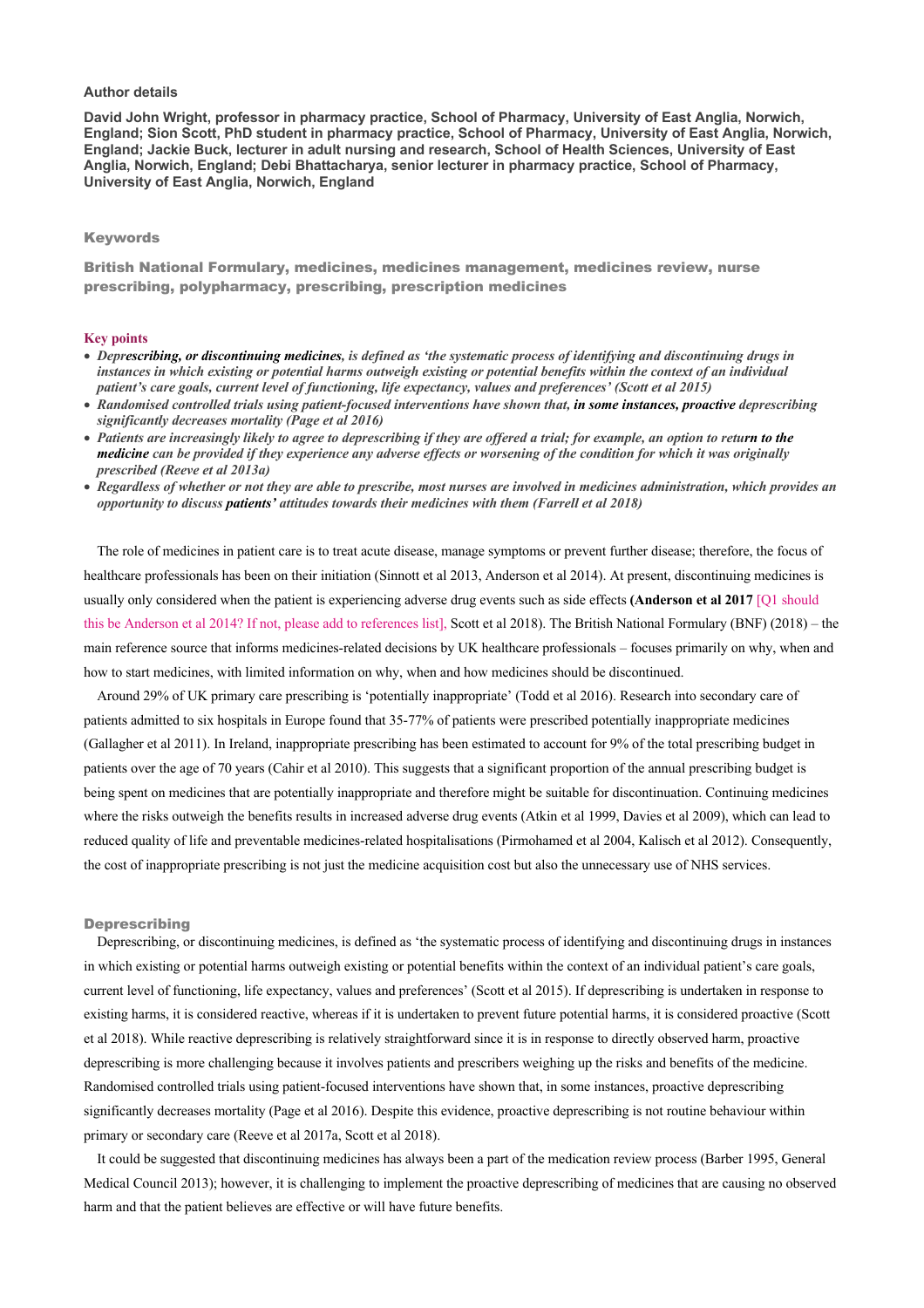Classes of medicines identified as priorities for deprescribing

A group of experts identified 14 regularly prescribed classes of medicines as priorities for deprescribing (Box 1) (Farrell et al 2015). Almost all patients prescribed five or more medicines – known as polypharmacy (Turner et al 2016) – are prescribed at least one of these 14 classes of medicines (Farrell et al 2015). Therefore, patients experiencing polypharmacy may be suitable for proactive deprescribing. Similarly, if deprescribing were to become routine practice in the same way that prescribing is, then problematic polypharmacy – for example where a patient is taking multiple medicines that are known to cause issues (O'Mahony and Gallagher 2008) – could potentially be minimised or controlled.

This article will discuss three of these classes as examples – proton pump inhibitors (PPIs), benzodiazepines, and anticholinergics for urinary incontinence – to demonstrate why deprescribing should become a part of routine practice.

## **Box 1. Classes of medicines identified as priorities for appropriate deprescribing**

- » Benzodiazepines
- » Atypical antipsychotics
- » Statins
- » Tricyclic antidepressants
- » Proton pump inhibitors
- » Urinary anticholinergics
- » Typical antipsychotics
- » Cholinesterase inhibitors
- » Opioids
- » Selective serotonin reuptake inhibitors
- » Bisphosphonates
- » Anticonvulsants
- » Beta blockers
- » Antiplatelets

(Farrell et al 2015)

## **Proton pump inhibitors**

PPIs such as omeprazole are prescribed to reduce gastric acid production, which is beneficial when the stomach requires time to heal from ulceration or when acid is being wrongly located in the oesophagus and is causing heartburn. National Institute for Health and Care Excellence (NICE) (2014) guidelines for their use recommend discontinuation once symptoms are controlled, partially because there are concerns regarding their long-term use. PPIs are associated with increased risk of infections such as *Clostridium difficile* and community-acquired pneumonia, both of which can be fatal (Choudhry et al 2008, Abramowitz et al 2016). They are also associated with an increased risk of hip fractures and electrolyte disturbance (Abramowitz et al 2016), and long-term use is known to cause issues when prescribing antiplatelet therapy to prevent future cardiovascular events (Suzuki et al 2015). Furthermore, researchers are exploring a potential link between PPIs and dementia (Batchelor et al 2017), and premature death (Xie et al 2017). In 2017, around £97.5 million was spent on PPIs in England, representing 59 million individual prescriptions (NHS Digital 2018) [Q2 figures updated in accordance with the latest available - is this ok?], of which 61% in older people are potentially inappropriate (Hamzat et al 2012). Therefore, it is important that PPIs that are prescribed inappropriately are discontinued in older people, and evidence suggests that this can be safely achieved in at least 25% of such patients (Walsh et al 2016).

#### **Anticholinergics**

Anticholinergics such as tolterodine tartrate are frequently prescribed for urinary incontinence; however, they demonstrate limited clinical effectiveness and provide minimal benefit to many patients (Moyson et al 2017). Vouri et al's (2017) systematic review of adverse events in patients who were prescribed anticholinergics found increased rates of dizziness, dyspepsia, urinary retention and incidence of urinary tract infections. Anticholinergics have also been shown to adversely affect cognitive function (Orme et al 2015).

Anticholinergic burden arising from an accumulation of medicines with anticholinergic properties is associated with an increased risk of cardiovascular disease, mortality and use of healthcare services (Myint et al 2015, Campbell et al 2016). In one US study, one third of anticholinergic prescriptions were found to be potentially inappropriate, and this was associated with increased hospitalisation (Suehs et al 2016). Caution is recommended regarding the prescription of anticholinergics for incontinence in older people and they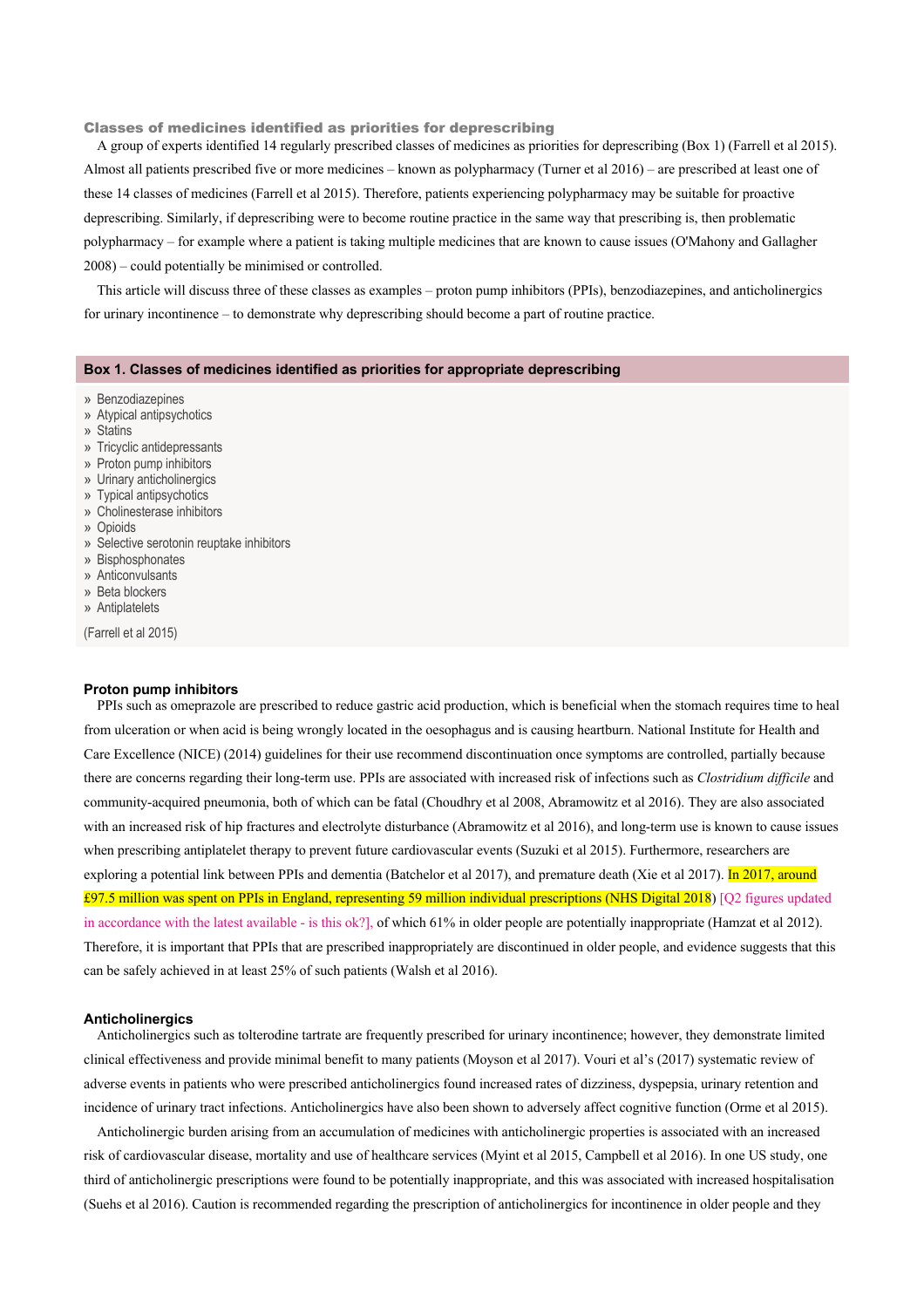should be avoided in those with dementia (O'Mahony et al 2015). However, Green et al's (2017) large-scale US study reported that one in 20 older people were prescribed anticholinergics and these were more commonly used in individuals with cognitive impairment. The BNF (2018) recommends that anticholinergics are reviewed after one month and subsequently every six months to minimise the likelihood of inappropriate use.

In 2017, almost £148 million was spent on seven million prescriptions for anticholinergics in England (NHS Digital 2018) [Q3 figures updated in accordance with the latest available - is this ok?], and consequently these are relatively expensive medicines (Samuelsson et al 2015, Moyson et al 2017). Because of their potential for significant harm, high cost and limited efficacy, the identification of approaches to discontinue anticholinergics is recommended (Suehs et al 2016). One randomised controlled trial of patients receiving anticholinergics for more than six months found that these could be successfully discontinued in 35% of patients (Lee et al 2011).

### **Benzodiazepines**

Benzodiazepines are effective hypnotics and anxiolytics; however, their effectiveness rapidly decreases as tolerance develops (Bateson 2002), and they are associated with physical and psychological dependence (NICE 2018). Long-term use of benzodiazepines is associated with increased risk of hip fracture (Donnelly et al 2017), reduced cognitive function (Stranks and Crowe 2014), increased risk of falls (Pollmann et al 2015), impairment of psychomotor skills and driving performance (Verster et al 2011, Gustavsen et al 2012), and reduced quality of life (Lugoboni et al 2014). Consequently, treatment beyond four weeks is not recommended (NICE 2018). However, long-term use of benzodiazepines is common in primary care (Alexander et al 2006, Anthierens et al 2010), suggesting there is scope to deprescribe these medicines.

In 2017, more than £70 million was spent on hypnotics and anxiolytics in England (NHS Digital 2018) [Q4 figure updated in accordance with the latest available - is this ok?], of which a large proportion is appropriate for discontinuation because they have an addictive nature, reduce cognitive function and increase the risk of falls (Pollmann et al 2015). Evidence suggests that these medicines can be successfully deprescribed (Furukawa 2004).

These three examples demonstrate that the UK government is spending large amounts of money on medicines that can be safely discontinued, avoiding future medicines-related harm and costs. Similar cases can be made for all 14 classes of medicines identified to be suitable for deprescribing (Farrell et al 2015). There are also several additional classes of medicines that are potential candidates for deprescribing because of their propensity to result in harm, such as non-steroidal anti-inflammatory drugs (NSAIDs) (Pirmohamed et al 2004). With evidence increasingly suggesting there is scope for proactive deprescribing of many medicines, it is worth questioning why the initiation of medicines continues to prevail over their discontinuation.

#### Barriers and enablers to deprescribing

As the number of studies on deprescribing has accumulated over time (Parr et al 2009, Gould et al 2014, Black et al 2017, Boghossian at al 2017), it has become possible to identify factors that prevent patients and healthcare professionals from wanting to discontinue patients' medicines (barriers) and factors that make it easier (enablers). These barriers and enablers for patients are summarised in Box 2 (Reeve et al 2013a) and those for healthcare professionals are summarised in Box 3 (Fried et al 2011). There are several barriers and enablers to deprescribing in both groups, and unless the barriers are addressed and the enablers are used effectively, proactive deprescribing will not become routine practice.

# **Box 2. Patients' barriers and enablers to deprescribing**

# Barriers

- » Beliefs regarding future benefits associated with **discontinuation** [Q5 continuation of medicine?]
- » Scepticism about the reasons for deprescribing
- » Lack of confidence in prescriber knowledge of how to deprescribe
- » Concerns about insufficient guidance on how to discontinue medicines
- » Fear of withdrawal reactions
- » Fear of relapse

## Enablers

- » Lack of perceived ongoing need for the medicines
- » Lack of perceived effectiveness of the medicines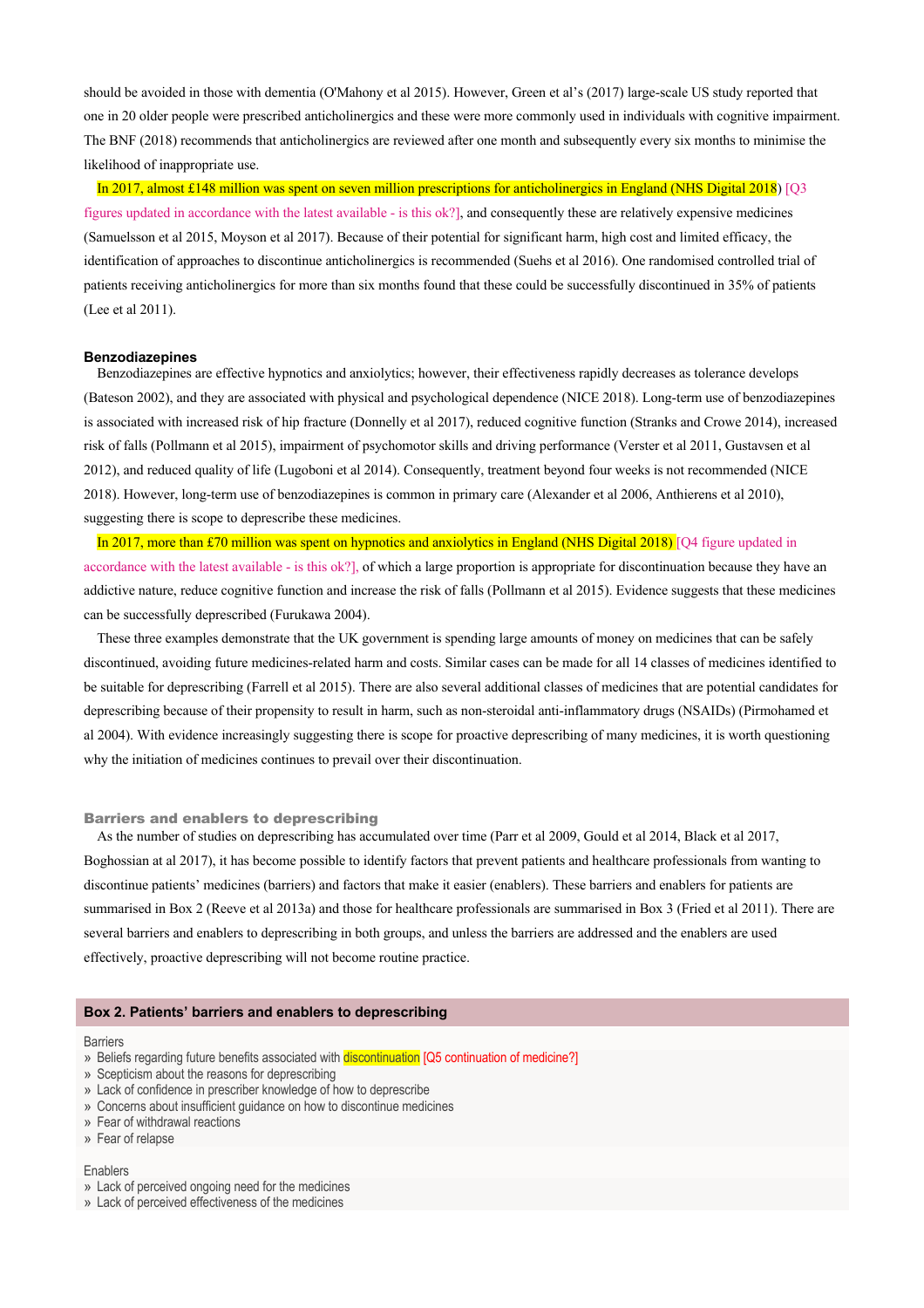- » Experience of side effects
- » Use of a GP to initiate the discussion
- » Fear of addiction
- » Discontinuation trial to test the medicine's ongoing effectiveness
- » Provision to enable return to the original medicine if the discontinuation trial is unsuccessful
- » Dislike of taking medicines
- » Inconvenience associated with taking medicines

(Adapted from Reeve 2013a)

# **Box 3. Healthcare professionals' barriers and enablers to deprescribing**

#### **Barriers**

- » Inertia because of a fear of negative consequences, for example litigation
- » Fear of a negative effect on the professional relationship with the patient
- » Fear of the unknown, for example potential consequences of withdrawal
- » Perceived patient ambivalence or resistance to change
- » Lack of time to discuss and implement deprescribing with patients
- » Concern about undermining interprofessional relationships

Enablers

- » Patient receptivity to deprescribing
- » Capacity to change prescribing
- » Guidance on how to deprescribe
- » Quantification of the benefits and harms of medicines
- » Confidence to deviate from prescribing guidelines
- » Greater dialogue with patients to increase understanding and shared decision-making
- » Experience [Q6 could you expand on what this means specifically in this context?]

(Adapted from Anderson et al 2014)

Education outreach visits to GPs have a small effect on improving the quality of prescribing (O'Brien et al 2007), as do small group discussions, interactive workshops, reminders (Sohn et al 2004), and audits (Ivers et al 2014), but evidence for successful deprescribing has shown that only interventions centred around the patient consultation, for example focused on both the patient and prescriber, are likely to be effective (Page et al 2016). There is a shortage of doctors across all healthcare sectors in the UK, and increasing demands on their time, so involving other healthcare professional groups with the appropriate knowledge and skills in the deprescribing process is recommended (Reeve et al 2013a). The role of the nurse in this process is not well considered, and it may be that they are equally effective at discussing a trial of medicine discontinuation with patients; however, evidence syntheses of patient and practitioner views on deprescribing suggest that the process should at least be initiated by the patient's doctor (Reeve et al 2013a).

Patients are increasingly likely to agree to deprescribing if they are offered a trial, for example an option to return to the medicine if they experience any adverse effects or worsening of the condition for which it was originally prescribed (Reeve et al 2013a). One major concern for medical prescribers is the additional workload that may be associated with initiating conversations with patients about deprescribing, and having to provide follow-up care, particularly if deprescribing had been offered as a trial (Anderson et al 2014). Consequently, other healthcare practitioners, such as nurses, may be able to provide the follow-up consultation and monitoring support [Q7 meaning here is unclear. Please clarify or rewrite]. Additionally, those who have prescribing rights can offer to restart the medicine.

One of the main concerns of prescribers regarding deprescribing is that it has the potential to negatively affect their relationship with the patient, particularly if discontinuation results in symptom return or unanticipated adverse events (Anderson et al 2014). Therefore, it is important that patients who trial discontinuation of medicines are able to contact a healthcare professional in a timely manner to discuss their concerns and obtain advice. This may be a role that nurses working in GP settings could undertake.

While deprescribing has been shown to be effective at reducing the use of potentially inappropriate medicines (Thillainadesan et al 2018), the cost of its implementation should be considered. Consequently, evidence that demonstrates the value or cost-effectiveness of deprescribing would justify the additional time and resources required by prescribers and other members of the healthcare team. It is important for prescribers to find the time to talk and listen to patients, since patients are more willing to trial discontinuation when they do so (Anderson et al 2014).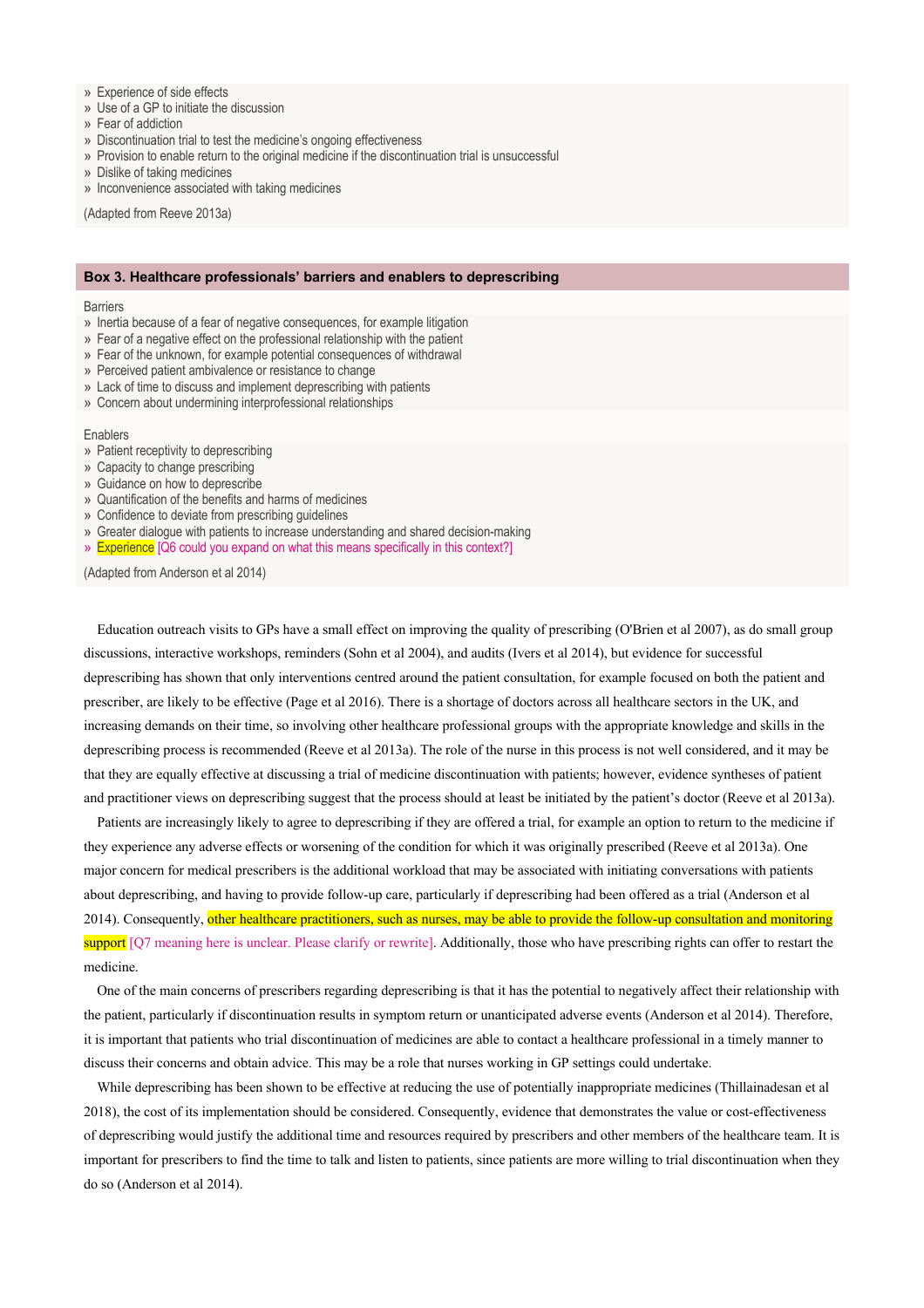There are patient attributes that can be used to identify those individuals who are increasingly likely to be amenable to deprescribing. These include identification of those individuals who dislike taking medicines, those who fear addiction and those who are sceptical about future benefits (Reeve et al 2017b). Simple questions to ascertain patient attitudes towards long-term use of medicines could readily be introduced into routine medicines-related consultations to identify individuals who are most amenable to the suggestion of deprescribing.

Prescribers and patients are often concerned about whether the prescriber has sufficient knowledge to discontinue the medicines safely (Reeve et al 2013a, Anderson et al 2014). This is reasonable, since the available evidence regarding when and how to discontinue medicines is limited and, until this gap in knowledge is addressed, it will be challenging to implement proactive deprescribing. Improvements could include the BNF (2018) carrying additional information regarding safe deprescribing, or the publication of a separate document in the same format as the BNF, which states when deprescribing is indicated, cautioned and contraindicated, how to implement it with respect to dose reduction, and what signs and symptoms to monitor for. Such information should provide prescribers with the confidence to deviate from traditional prescribing guidance and be sufficient to enable them to accurately quantify the harms and benefits of deprescribing. Deprescribing networks are being set up internationally, and information for patients and prescribers is being developed. However, at present this information is directed at a small number of classes of medicines, such as proton pump inhibitors, and is focused on when and why to deprescribe, rather than providing precise details regarding how (Canadian Deprescribing Network 2018).

Patients are often concerned that they will not be given enough information to enable them to confidently trial discontinuing the medicine. For this to occur, it is important for patients to know how to tailor dosages, what signs and symptoms to be aware of, and who to contact if anything goes wrong. Additionally, such information should be provided in a manner that addresses any fears they have of withdrawal symptoms and adverse effects. Further research is required for most medicines to ascertain this information, and it could be suggested that when medicines are given licences, manufacturers should be required to provide information on safe deprescribing.

# Role of the nurse in the deprescribing process

Nurses have an important role in medicines management. For example, community matrons frequently undertake medication reviews in patients' homes, while many patients in outpatient clinics will discuss their medicines with a nurse during medication reviews.

The active role of nurses in most stages of the medicines process has been consolidated in the new standards of proficiency for registered nurses (Nursing and Midwifery Council (NMC) 2018a), which all UK nurse education providers will adopt in their programmes by September 2020. At the point of registration, nurses will be expected to 'understand the principles of safe and effective administration and optimisation of medicines in accordance with local and national policies' (Standard 4.14) and 'demonstrate knowledge of pharmacology and the ability to recognise the effects of medicines, allergies, drug sensitivities, side effects, contraindications, incompatibilities, adverse reactions, prescribing errors and the impact of polypharmacy' (Standard 4.15). This presents an opportunity for both prescribing and deprescribing to be embedded in undergraduate nurse curricula. Furthermore, the NMC's (2018b) new standards for prescribing programmes, also due to be adopted by all UK nurse education providers by September 2020, state that nurses must have been registered with the NMC for at least one year before undertaking supplementary/independent prescribing programmes (Standard 1.7) (NMC 2018b). This is a shift away from the three years' experience previously required for nurses to become independent prescribers, perhaps reflecting the recognition that nurses will routinely take a more active role in medicines management in the future.

Any interaction a nurse has with a patient can provide an opportunity for discussions regarding medicines (Frank and Weir 2014). There are many aspects of medicines management in which nurses can have a pivotal role in initiating and supporting deprescribing. For example, when medicines are initiated, it may be necessary to develop a culture whereby patients do not expect to take them for the rest of their lives and therefore are encouraged to actively discuss medicines discontinuation with their prescriber. People who dislike taking medicines, fear addiction or are sceptical about the future benefits of their medicines, can be identified and a note placed in their medical records so that future prescribers have the confidence to initiate discussions regarding deprescribing.

During patient reviews, it is useful for nurses to be aware of the 14 classes of medicines so that deprescribing can be suggested where appropriate. Similarly, it is beneficial for nurses to be aware of emerging guidance that can inform the deprescribing process,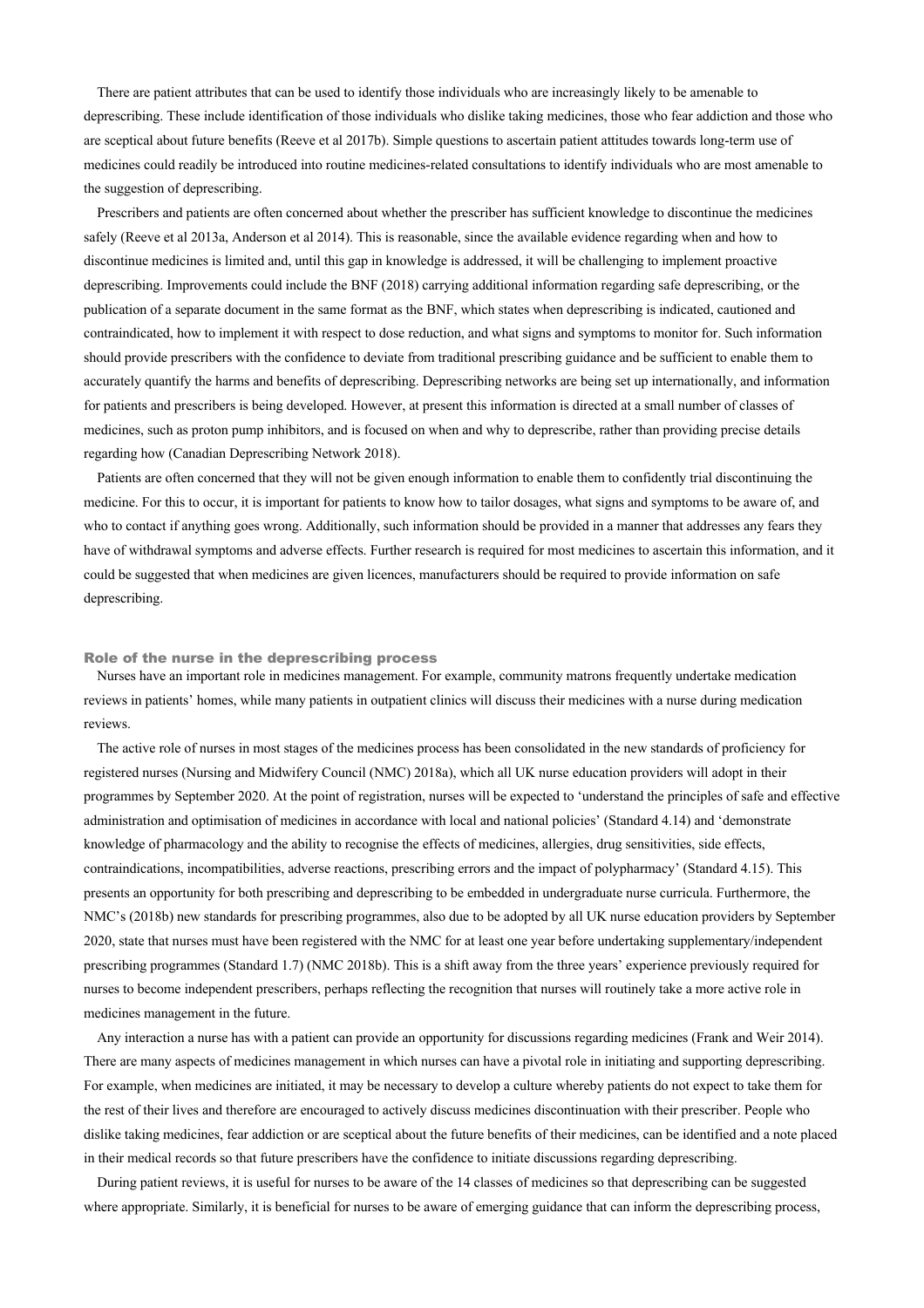including deprescribing algorithms for target medicines such as proton pump inhibitors (Farrell et al 2017), and the screening tools available to assist in identifying inappropriate medicines (Masnoon et al 2018).

Administering medicines where the risks may outweigh the benefits represents a suboptimal use of the nurses' time and potential suboptimal outcomes for the patient. Nurses could use the opportunity to discuss the patient's beliefs about their medicines and identify their willingness to discontinue inappropriate medicines. Non-leading questions designed to elicit negative attitudes to medicines such as 'What do you think about having to take medicines?' may assist in quickly identifying patients who are willing to trial discontinuation.

It has been found that if a patient's doctor recommends deprescribing, patients are likely to accept the recommendation (Reeve et al 2013a, 2013b). There is no research considering the attitude of patients to nurses taking on this role; however, there is no reason to believe that they would receive a significantly different response. For example, research with non-medical prescribers in Scotland suggests that they are likely to have more time during consultations than **medical colleagues** [Q8 medical prescribers?], and patients may be more likely to openly discuss concerns regarding their medicines with them than with **medics** (Brodie et al 2014), so they are in an optimal position to discuss discontinuing medicines. All suggestions to patients about considering the discontinuation of their medicines will increase the chances of them discussing it with their GP in the future.

**At present, nurses are relatively new to prescribing and ongoing medicines management, and it remains the remit of a minor proportion of those on the professional register** [Q9 is this specifically in the UK?]. Qualitative research suggests that some nurses who undertake independent and supplementary prescribing education use it in a limited capacity, if it all (Maddox et al 2016). Even experienced GPs report that their knowledge gaps and lack of confidence negatively affect their willingness to deprescribe (Linsky et al 2015), so it will likely take some time for nurses to develop their understanding and confidence in this area. However, there is some indication that having robust evidence-based guidelines for deprescribing can lead to increased self-efficacy across various groups of healthcare professionals – including nurses – in their ability to develop, implement and monitor deprescribing (Farrell et al 2018).

Regardless of whether or not they are able to prescribe, most nurses are involved in medicines administration, which provides an opportunity to discuss patients' attitudes towards their medicines with them (Farrell et al 2018), which can be shared within the multidisciplinary team. Nurses undertaking these discussions require effective communication skills, and should frame these conversations within a shared-decision-making model that enables concordance.

There is a lack of research in the area of nurse deprescribing, particularly in the UK. With the opportunities that deprescribing provides in terms of improving patient outcomes and making time and cost savings, and the increasing expansion of the nurse's role to support medicines optimisation, there is a clear need for evidence-based practices that can support nurses to initiate and monitor deprescribing in primary and secondary care.

#### Conclusion

Increasing the amount of proactive deprescribing is important for patients and the NHS. It can improve patient outcomes and save money, not only with respect to the cost of the medicines, but also regarding the unnecessary use of NHS resources resulting from adverse drug events. Nurses can have an important role in the deprescribing process by being aware of the medicines that are most appropriate for deprescribing, and by ensuring that patients are aware that it may be necessary to discontinue such medicines when the benefits no longer outweigh the risks. Nurses can identify patients who might be increasingly amenable to deprescribing, suggest to them that they may wish to discuss medicines discontinuation with their prescriber, and support patients when they trial discontinuation and require follow-up consultations.

## **References**

Abramowitz J, Thakkar P, Isa A et al (2016) Adverse event reporting for proton pump inhibitor therapy: an overview of systematic reviews. Otolaryngology – Head and Neck Surgery. 155, 4, 547-554. doi: 10.1177/0194599816648298.

Alexander GC, Sayla MA, Holmes HM et al (2006) Prioritizing and stopping prescription medicines. Canadian Medical Association Journal. 174, 8, 1083-1084. doi: 10.1503/cmaj.050837.

Anderson K, Stowasser D, Freeman C et al (2014) Prescriber barriers and enablers to minimising potentially inappropriate medications in adults: a systematic review and thematic synthesis. BMJ Open. 4, 12, e006544. doi: 10.1136/bmjopen-2014-006544.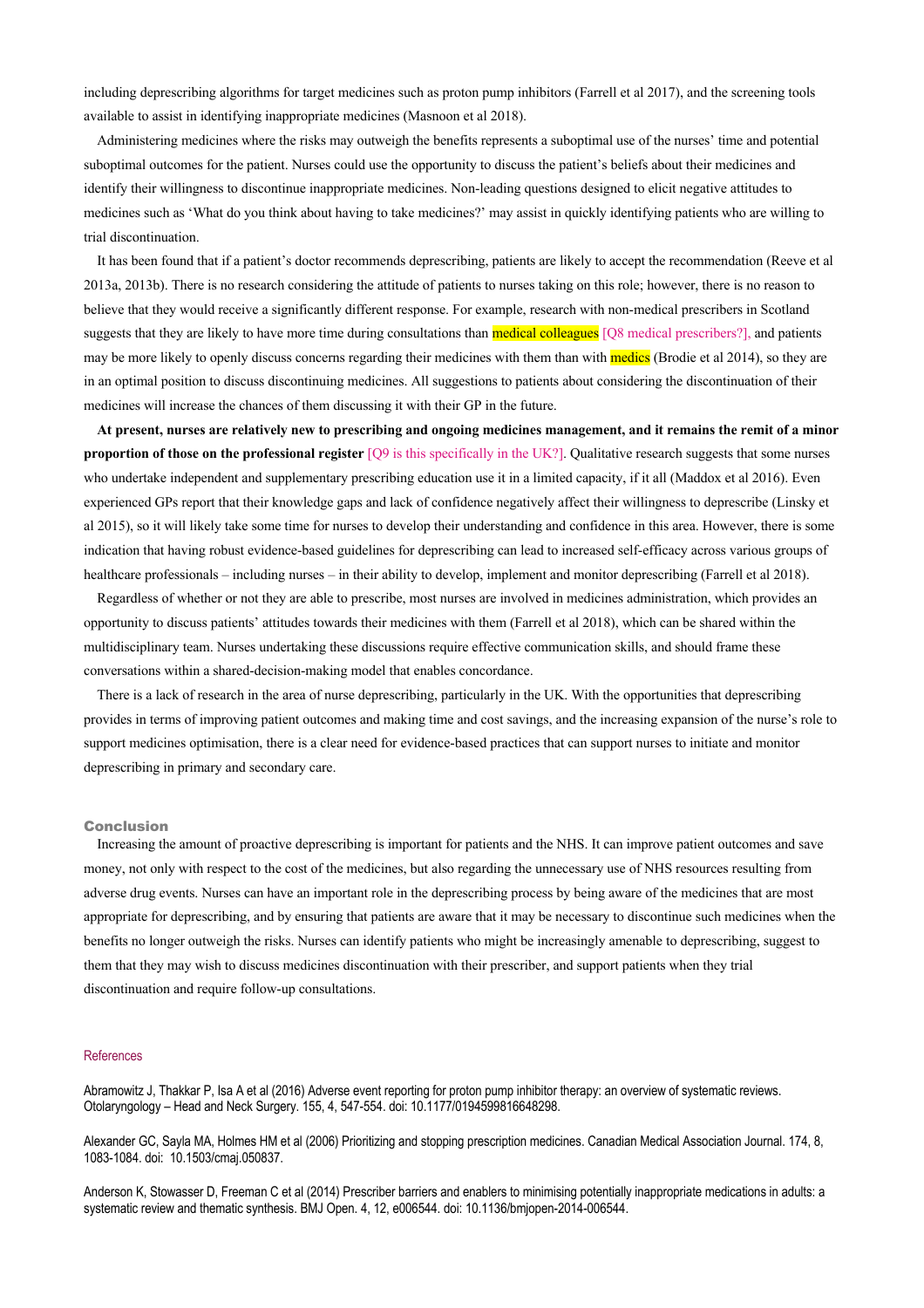Anthierens S, Tansens A, Petrovic M et al (2010) Qualitative insights into general practitioners views on polypharmacy. BMC Family Practice. 11, 65. doi: 10.1186/1471-2296-11-65.

Atkin PA, Veitch PC, Veitch EM et al (1999) The epidemiology of serious adverse drug reactions among the elderly. Drugs and Aging. 14, 2, 141- 152. doi: 10.2165/00002512-199914020-00005.

Barber N (1995) What constitutes good prescribing? BMJ. 310, 6984, 923-925. doi: 10.1136/bmj.310.6984.923.

Batchelor R, Gilmartin JF, Kemp W et al (2017) Dementia, cognitive impairment and proton pump inhibitor therapy: a systematic review. Journal of Gastroenterology and Hepatology. 32, 8, 1426-1435. doi: 10.1111/jgh.13750.

Bateson AN (2002) Basic pharmacologic mechanisms involved in benzodiazepine tolerance and withdrawal. Current Pharmaceutical Design. 8, 1, 5- 21. doi: 10.2174/1381612023396681.

Black CD, Thompson W, Welch V et al (2017) Lack of evidence to guide deprescribing of antihyperglycemics: a systematic review. Diabetes Therapy, 8, 1, 23-31. doi: 10.1007/s13300-016-0220-9.

Boghossian TA, Rashid FJ, Thompson W et al (2017) Deprescribing versus continuation of chronic proton pump inhibitor use in adults. Cochrane Database of Systematic Reviews. Issue 3. CD011969. doi: 10.1002/14651858.CD011969.pub2.

British National Formulary (2018) British National Formulary. No. 75. BMJ Group and the Royal Pharmaceutical Society of Great Britain, London.

Brodie L, Donaldson J, Watt S (2014) Non-medical prescribers and benzodiazepines: a qualitative study. Nurse Prescribing, 12, 7, 353-359. doi: 10.12968/npre.2014.12.7.353.

Cahir C, Fahey T, Teeling M et al (2010) Potentially inappropriate prescribing and cost outcomes for older people: a national population study. British Journal of Clinical Pharmacology. 69, 5, 543-552. doi: 10.1111/j.1365-2125.2010.03628.x.

Campbell NL, Perkins AJ, Bradt P et al (2016) Association of anticholinergic burden with cognitive impairment and health care utilization among a diverse ambulatory older adult population. Pharmacotherapy. 36, 11, 1123-1131. doi: 10.1002/phar.1843.

Canadian Deprescribing Network (2018) Deprescribing Algorithms. www.deprescribingnetwork.ca/algorithms (Last accessed: 24 July 2018.)

Choudhry MN, Soran H, Ziglam HM (2008) Overuse and inappropriate prescribing of proton pump inhibitors in patients with Clostridium difficileassociated disease. QJM. 101, 6, 445-448. doi: 10.1093/qjmed/hcn035.

Davies EC, Green CF, Taylor S et al (2009) Adverse drug reactions in hospital in-patients: a prospective analysis of 3695 patient-episodes. PLoS One. 4, 2, e4439. doi: 10.1371/journal.pone.0004439.

Donnelly K, Bracchi R, Hewitt J et al (2017) Benzodiazepines, Z-drugs and the risk of hip fracture: a systematic review and meta-analysis. PLoS One. 12, 4, e0174730. doi: 10.1371/journal.pone.0174730.

Farrell B, Pottie K, Thompson W et al (2017) Deprescribing proton pump inhibitors: evidence-based clinical practice guideline. Canadian Family Physician. 63, 5, 354-364.

Farrell B, Richardson L, Raman-Wilms L et al (2018) Self-efficacy for deprescribing: a survey for health care professionals using evidence-based deprescribing guidelines. Research in Social and Administrative Pharmacy. 14, 1, 18-25. doi: 10.1016/j.sapharm.2017.01.003.

Farrell B, Tsang C, Raman-Wilms L et al (2015) What are priorities for deprescribing for elderly patients? Capturing the voice of practitioners: a modified delphi process. PLoS One. 10, 4, e0122246. doi: 10.1371/journal.pone.0122246.

Frank C, Weir E (2014) Deprescribing for older patients. Canadian Medical Association Journal. 186, 18, 1369-1376. doi: 10.1503/cmaj.131873.

Fried TR, Tinetti ME, Towle V et al (2011) Effects of benefits and harms on older persons' willingness to take medication for primary cardiovascular prevention. Archives of Internal Medicine. 171, 10, 923-928. doi: 10.1001/archinternmed.2011.32.

Furukawa TA (2004) Withdrawal of benzodiazepines in elderly long term users does not produce significant adverse effects in the short term. Evidence-Based Mental Health. 7, 2, 46. doi: 10.1136/ebmh.7.2.46.

Gallagher P, Lang PO, Cherubini A et al (2011) Prevalence of potentially inappropriate prescribing in an acutely ill population of older patients admitted to six European hospitals. European Journal of Clinical Pharmacology. 67, 1175-1188. doi: 10.1007/s00228-011-1061-0.

General Medical Council (2013) Good Practice in Prescribing and Managing Medicines and Devices. GMC, London.

Gould R, Coulson M, Patel N et al (2014) Interventions for reducing benzodiazepine use in older people: meta-analysis of randomised controlled trials. British Journal of Psychiatry. 204, 2, 98-107. doi: 10.1192/bjp.bp.113.126003.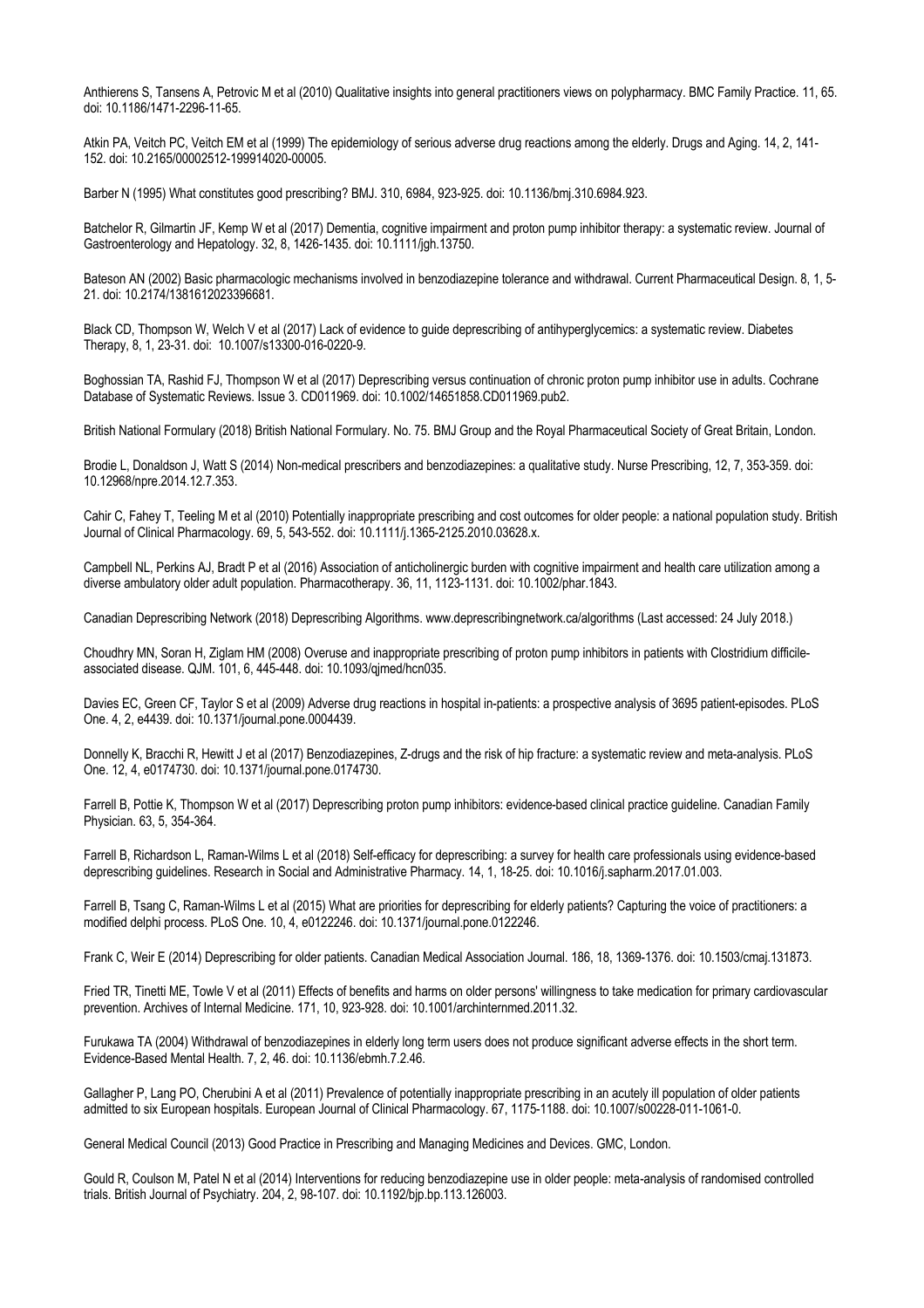Green AR, Segal J, Tian J et al (2017) Use of bladder antimuscarinics in older adults with impaired cognition. Journal of the American Geriatrics Society. 65, 2, 390-394. doi: 10.1111/jgs.14498.

Gustavsen I, Hjelmeland K, Bernard JP et al (2012) Individual psychomotor impairment in relation to zopiclone and ethanol concentrations in blood: a randomized controlled double-blinded trial. Addiction. 107, 5, 925-932. doi: 10.1111/j.1360-0443.2011.03693.x.

Hamzat H, Sun H, Ford JC et al (2012) Inappropriate prescribing of proton pump inhibitors in older patients: effects of an educational strategy. Drugs and Aging. 29, 8, 681-690. doi: 10.2165/11632700-000000000-00000.

Ivers NM, Grimshaw JM, Jamtvedt G et al (2014) Growing literature, stagnant science? Systematic review, meta-regression and cumulative analysis of audit and feedback interventions in health care. Journal of General Internal Medicine. 29, 11, 1534-1541. doi: 10.1007/s11606-014-2913-y.

Kalisch LM, Caughey GE, Barratt JD et al (2012) Prevalence of preventable medication-related hospitalizations in Australia: an opportunity to reduce harm. International Journal for Quality in Health Care. 24, 3, 239-249. doi: 10.1093/intqhc/mzs015.

Lee YS, Choo MS, Lee JY et al (2011) Symptom change after discontinuation of successful antimuscarinic treatment in patients with overactive bladder symptoms: a randomised, multicentre trial. International Journal of Clinical Practice. 65, 9, 997-1004. doi: 10.1111/j.1742- 1241.2011.02728.x.

Linsky A, Simon SR, Marcello TB et al (2015) Clinical provider perceptions of proactive medication discontinuation. American Journal of Managed Care. 21, 4, 277-283.

Lugoboni F, Mirijello A, Faccini M et al (2014) Quality of life in a cohort of high-dose benzodiazepine dependent patients. Drug and Alcohol Dependence. 142, 105-109. doi: 10.1016/j.drugalcdep.2014.06.020.

Maddox C, Halsall D, Hall J et al (2016) Factors influencing nurse and pharmacist willingness to take or not take responsibility for non-medical prescribing. Research in Social and Administrative Pharmacy. 12, 1, 41-55. doi: 10.1016/j.sapharm.2015.04.001.

Masnoon N, Shakib S, Kalisch-Ellett L et al (2018) Tools for assessment of the appropriateness of prescribing and association with patient-related outcomes: a systematic review. Drugs and Aging. 35, 1, 43-60. doi: 10.1007/s40266-018-0516-8.

Moyson J, Legrand F, Vanden Bossche M et al (2017) Efficacy and safety of available therapies in the management of idiopathic overactive bladder: a systematic review of the literature. Progres en Urologie. 27, 4, 203-228. doi: 10.1016/j.purol.2016.12.011.

Myint PK, Fox C, Kwok CS et al (2015) Total anticholinergic burden and risk of mortality and cardiovascular disease over 10 years in 21,636 middleaged and older men and women of EPIC-Norfolk prospective population study. Age and Ageing. 44, 2, 219-225. doi: 10.1093/ageing/afu185.

National Institute for Health and Care Excellence (2014) Gastro-Oesophageal Reflux Disease and Dyspepsia in Adults: Investigation and Management. Clinical guideline No. 184. NICE, London.

National Institute for Health and Care Excellence (2018) Hypnotics and Anxiolytics. bnf.nice.org.uk/treatment-summary/hypnotics-andanxiolytics.html (Last accessed: 11 October 2018.)

NHS Digital (2018) Prescription Cost Analysis: England 2017. 2017 Data Tables. https://digital.nhs.uk/data-andinformation/publications/statistical/prescription-cost-analysis/prescription-cost-analysis-england-2017 (Last accessed: 11 October 2018.)

Nursing and Midwifery Council (2018a) Future Nurse: Standards of Proficiency for Registered Nurses. www.nmc.org.uk/globalassets/sitedocuments/education-standards/future-nurse-proficiencies.pdf (Last accessed: 11 October 2018.)

Nursing and Midwifery Council (2018b) Realising Professionalism: Standards for Education and Training. Part 3: Standards for Prescribing Programmes. www.nmc.org.uk/globalassets/sitedocuments/education-standards/programme-standards-prescribing.pdf (Last accessed: 11 October 2018.)

O'Brien MA, Rogers S, Jamtvedt G et al (2007) Educational outreach visits: effects on professional practice and health care outcomes. Cochrane Database of Systematic Reviews. Issue 4. CD000409. doi: 10.1002/14651858.CD000409.pub2.

O'Mahony D, Gallagher PF (2008) Inappropriate prescribing in the older population: need for new criteria. Age and Ageing. 37, 2, 138-141. doi: 10.1093/ageing/afm189.

O'Mahony D, O'Sullivan D, Byrne S et al (2015) STOPP/START criteria for potentially inappropriate prescribing in older people: version 2. Age and Ageing. 44, 2, 213-218. doi: 10.1093/ageing/afu145.

Orme S, Morris V, Gibson W et al (2015) Managing urinary incontinence in patients with dementia: pharmacological treatment options and considerations. Drugs and Aging. 32, 7, 559-567. doi: 10.1007/s40266-015-0281-x.

Page A, Clifford R, Potter K et al (2016) The feasibility and effect of deprescribing in older adults on mortality and health: a systematic review and meta-analysis. British Journal of Clinical Pharmacology. 82, 3, 583-623. doi: 10.1111/bcp.12975.